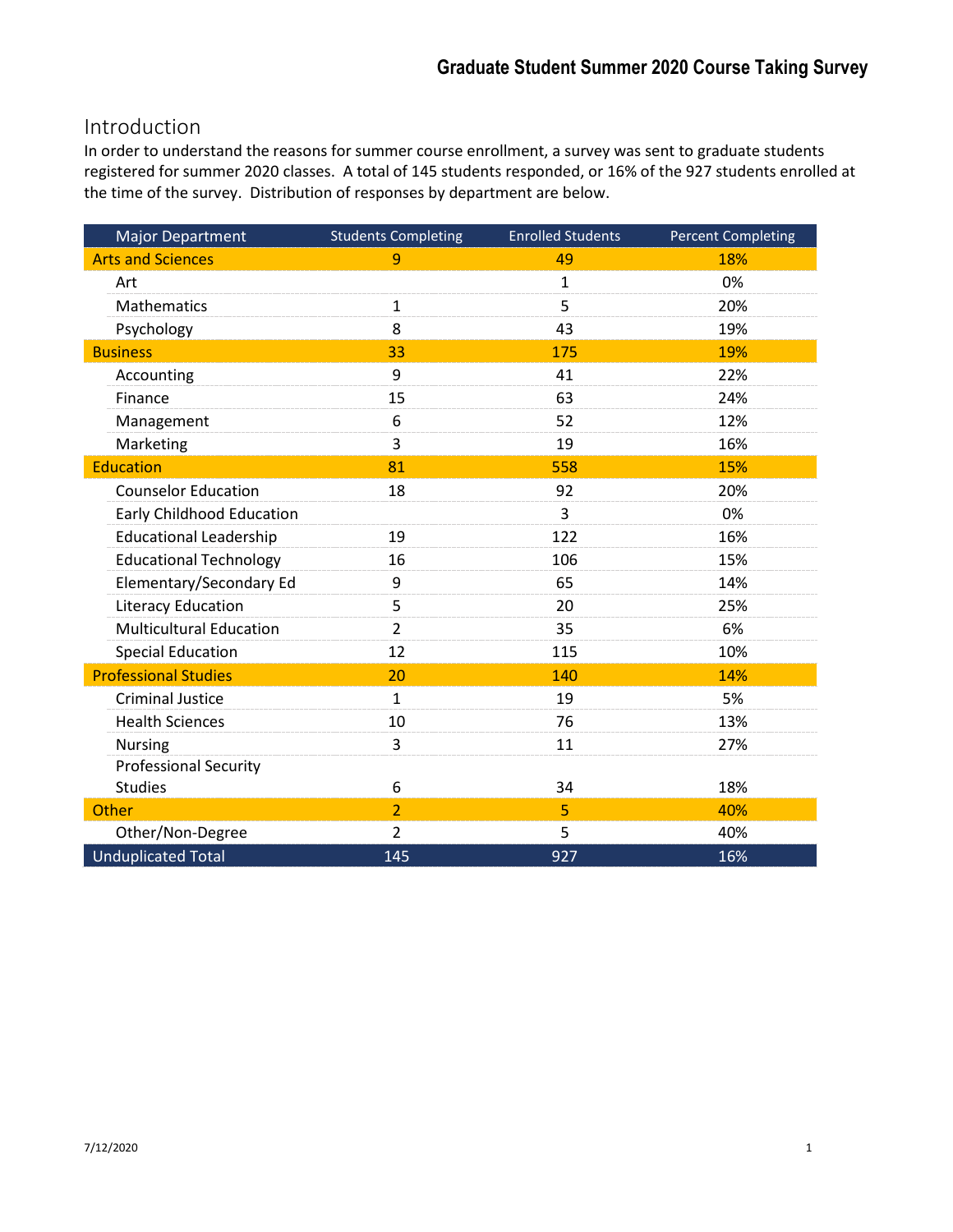# Factors Contributing to Course Taking

Students indicated how important various factors were to their decision to take courses this summer.

| University                                          | Extremely/<br><b>Very Important</b> | Moderately/<br>Slightly<br>Important | Not Important |
|-----------------------------------------------------|-------------------------------------|--------------------------------------|---------------|
| COVID-19 pandemic                                   | 34%                                 | 19%                                  | 46%           |
| Staying on track to graduate on time                | 92%                                 | 5%                                   | 3%            |
| Getting ahead to graduate early                     | 51%                                 | 23%                                  | 26%           |
| Taking extra courses to be more marketable          | 34%                                 | 24%                                  | 42%           |
| Being able to take classes online                   | 76%                                 | 14%                                  | 10%           |
| Having time because of not working now              | 36%                                 | 24%                                  | 40%           |
| Having time because of being home due to COVID      | 42%                                 | 22%                                  | 36%           |
| Wanting to get the tuition discount in Summer III   | 27%                                 | 14%                                  | 58%           |
| Being able to get financial aid for Summer sessions | 35%                                 | 13%                                  | 51%           |
| Advisor's suggestion to take classes this summer    | 24%                                 | 17%                                  | 59%           |
| Classes I needed for my major were offered          | 89%                                 | 8%                                   | 3%            |

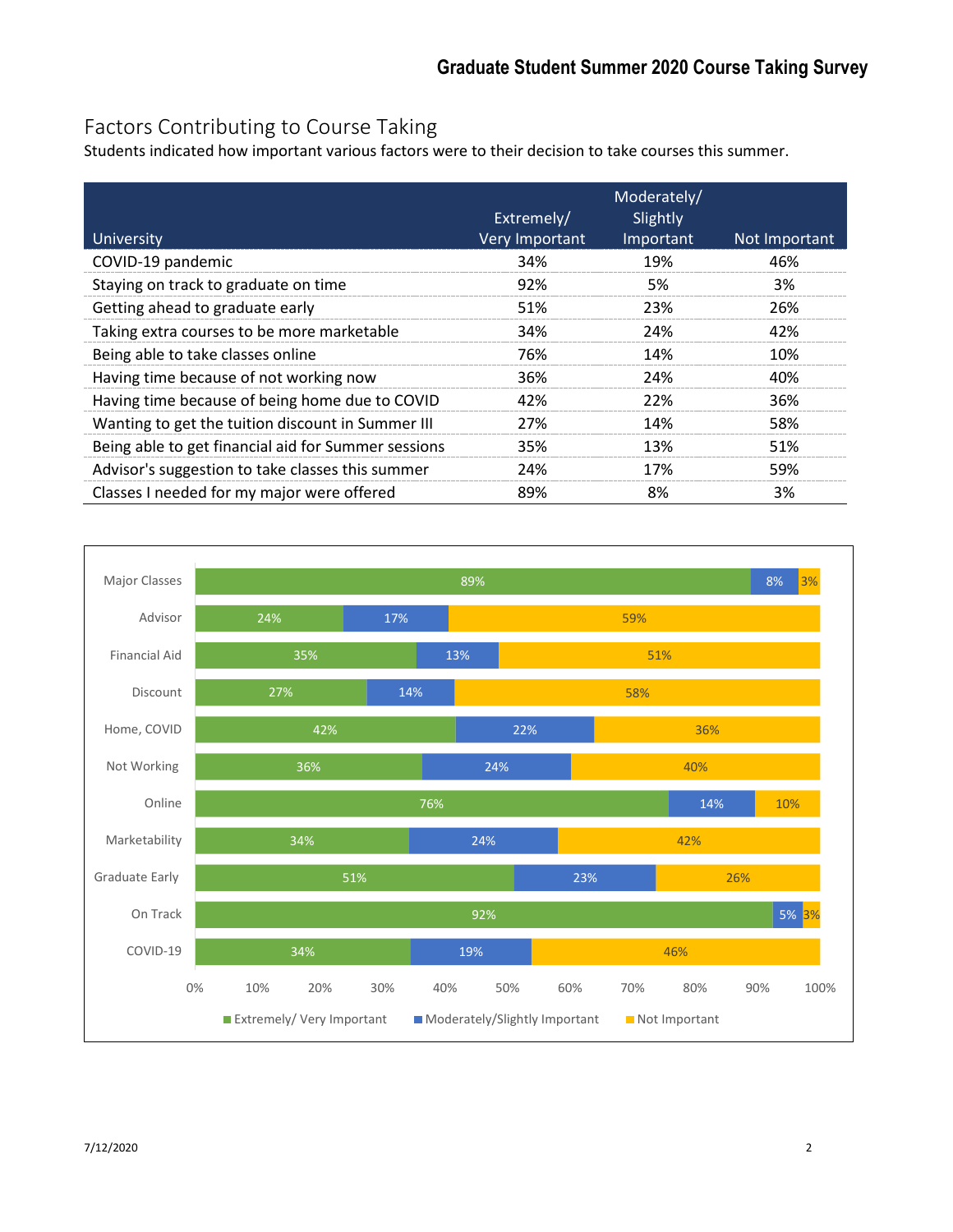# Student Comments Regarding Factors Contributing to Decisions to Take Summer Courses

|           | Student Comments Regarding Factors Contributing to Decisions to Take Summer Courses                                                                                                                                                                                                                                                                                                                                                                                                                                                     |
|-----------|-----------------------------------------------------------------------------------------------------------------------------------------------------------------------------------------------------------------------------------------------------------------------------------------------------------------------------------------------------------------------------------------------------------------------------------------------------------------------------------------------------------------------------------------|
|           | <b>Arts and Sciences</b>                                                                                                                                                                                                                                                                                                                                                                                                                                                                                                                |
| $\bullet$ | I decided to take the summer course because I want to finish my masters as soon as possible. I wish more<br>graduate level math classes were offered during Summer II and Summer III.                                                                                                                                                                                                                                                                                                                                                   |
|           | <b>Business</b>                                                                                                                                                                                                                                                                                                                                                                                                                                                                                                                         |
| $\bullet$ | Ability to continue with My education despite the COVID19, I do believe that being able to continue with<br>online courses is a plus because I am able to continue advancing in my classes without being exposed.                                                                                                                                                                                                                                                                                                                       |
| $\bullet$ | Certain classes that being offered online are extremely difficult to navigate when not in person, however,<br>to stay on track with the degree plan it is important to take these classes anyway. It is unfortunate that<br>the level of these classes, because they are online, are not always up to par. Working from home during<br>the pandemic has made taking online classes more difficult, NOT easier as implied in this survey.                                                                                                |
| $\bullet$ | Having less hours of working will make it possible for me to take courses this summer. I am still working<br>but with less hours. Courses were also offered in second and third summer so that's why it will also make<br>easier for me to concentrate more on those courses individually                                                                                                                                                                                                                                               |
| $\bullet$ | I took my summer course since i prefer a more balanced workload throughout the whole year since I work<br>full time                                                                                                                                                                                                                                                                                                                                                                                                                     |
| $\bullet$ | I wish there was in-person class session availability. I really did not want to partake in an online course,<br>however, since it was available, I decided to try it (which would be my 1st time taking an online course<br>intentionally).                                                                                                                                                                                                                                                                                             |
| $\bullet$ | My job will not be back in the city until 2021.                                                                                                                                                                                                                                                                                                                                                                                                                                                                                         |
| $\bullet$ | Nothing. 2 major reasons I chose is because there were classes outside of my degree that will be very<br>useful for my current role and I need to financial aid to pay bills.                                                                                                                                                                                                                                                                                                                                                           |
| $\bullet$ | Since the COVID-19, I devided to take online courses this summer. Summer session should cut some<br>context off as per it short time which some course provided all material and included all in exam like<br>Spring and Fall semester which is totally not fair. Student don't have enough time to study                                                                                                                                                                                                                               |
|           | <b>Education</b>                                                                                                                                                                                                                                                                                                                                                                                                                                                                                                                        |
|           | Being enrolled in the doctoral program, we are already taking online classes and have online classes in the<br>summer. The change didn't really affect me because of that, but being such a proponent with the online<br>learning model I was grateful to see so much of it offered for other students in the University. It's an<br>excellent opportunity for them to grow and learn at their own pace and experience virtual education.<br>That is incredibly important with all the technological changes in our world going forward |
| $\bullet$ | Being that the courses were at a discounted price made me want to take as many as I can, so I can<br>graduate sooner.                                                                                                                                                                                                                                                                                                                                                                                                                   |
| $\bullet$ | I am eager to commence mt degree and would be very unhappy if it had to be postponed.                                                                                                                                                                                                                                                                                                                                                                                                                                                   |
|           | I am in a pre coursed Ed.D. program so I had no choice                                                                                                                                                                                                                                                                                                                                                                                                                                                                                  |
|           |                                                                                                                                                                                                                                                                                                                                                                                                                                                                                                                                         |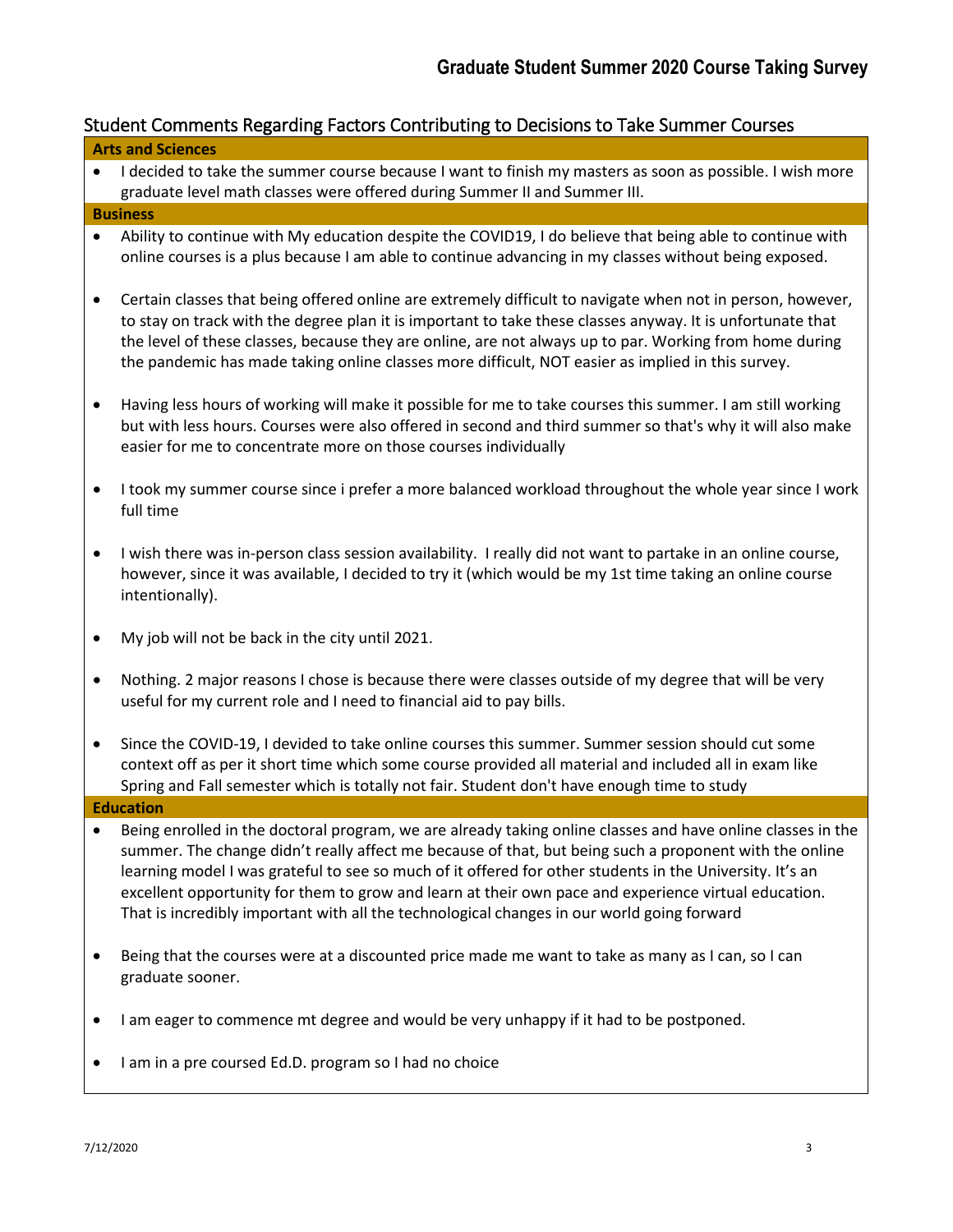- I am the first generation of Latina attending to a colleague at home. I am still struggling with aspects such as lack of computer or printer at home and highly struggling with my grammar still. if it was not because NJCU provided me with a writing coach On a weekly basis I would never have reached this far in my career. Yet, with the virtual teaching, I lost all the privileges and basic elements needed for me to have a premier education.
- I had a hard time satisfying your vaccination requirement. Eventually, I learned from the NJ State Dept. of Health that I could request a waiver, and that it would almost have to be granted. I got vaccination boosters and blood work anyway (on my doctor's recommendation) but you should know that the law in NJ prior to about 2000 was that doctors were only required to keep vaccination records for seven years. There is no reasonable way for a person over 40 (I am over 50) to obtain their childhood vaccination records. If a person plans to take online courses only, I suggest that they be invited to apply for a waiver, and that waivers be granted absent a specific concern. This would make it simpler and easier for people to enroll in your programs.
- I had planned on taking three course over the summer prior to Covid-19. I have my curriculum mapped out so I will finish up in December and the only way to do that was to take summer courses. While it wasn't a big factor initially, I do admit that being stuck at home did open up more time for me to complete coursework in May and June.
- I have an underlying health condition that requires me to be extremely careful with COVID-19. Therefore, a lot of my reason for wanting to take online classes is due to staying safe and others safe as well.
- I live far away and I'm immunocompromised, online classes are important to me
- My program includes summer classes. No option to not take Summer classes.
- Online courses work better for my needs with children and working fulltime.
- Requiring the courses offered for graduation was the only salient factor for me. Would have taken the courses in person even with COVID in order to graduate. Considering that the facility was not used, I think a discount of some kind for all courses should have been applied. Especially with unemployment being so widespread. I understand that the university still has to pay salaries, but the overhead must've been reduced and this savings should have been passed on to the students. Just my opinion.
- Some of the courses are lectures. We are better of having online course since it truly is a wast of time.
- Summer 3 discount was mentioned but all departments should be required to offer a vast variety in Summer 3 in order for students to take advantage of the opportunity.
- The courses I need to start my program were offered then.
- The main reason why I decided to take summer classes is because summer III course will be half off after I take 6 other summer credit and I am stuck home due to covid-19. I do not want to go back on campus with other students who come from all parts of New Jersey. I cannot afford to be sick because I have a family to take care. Therefore, I want to try to reach my goal of getting a master degree at the lowest while keeping my family safe .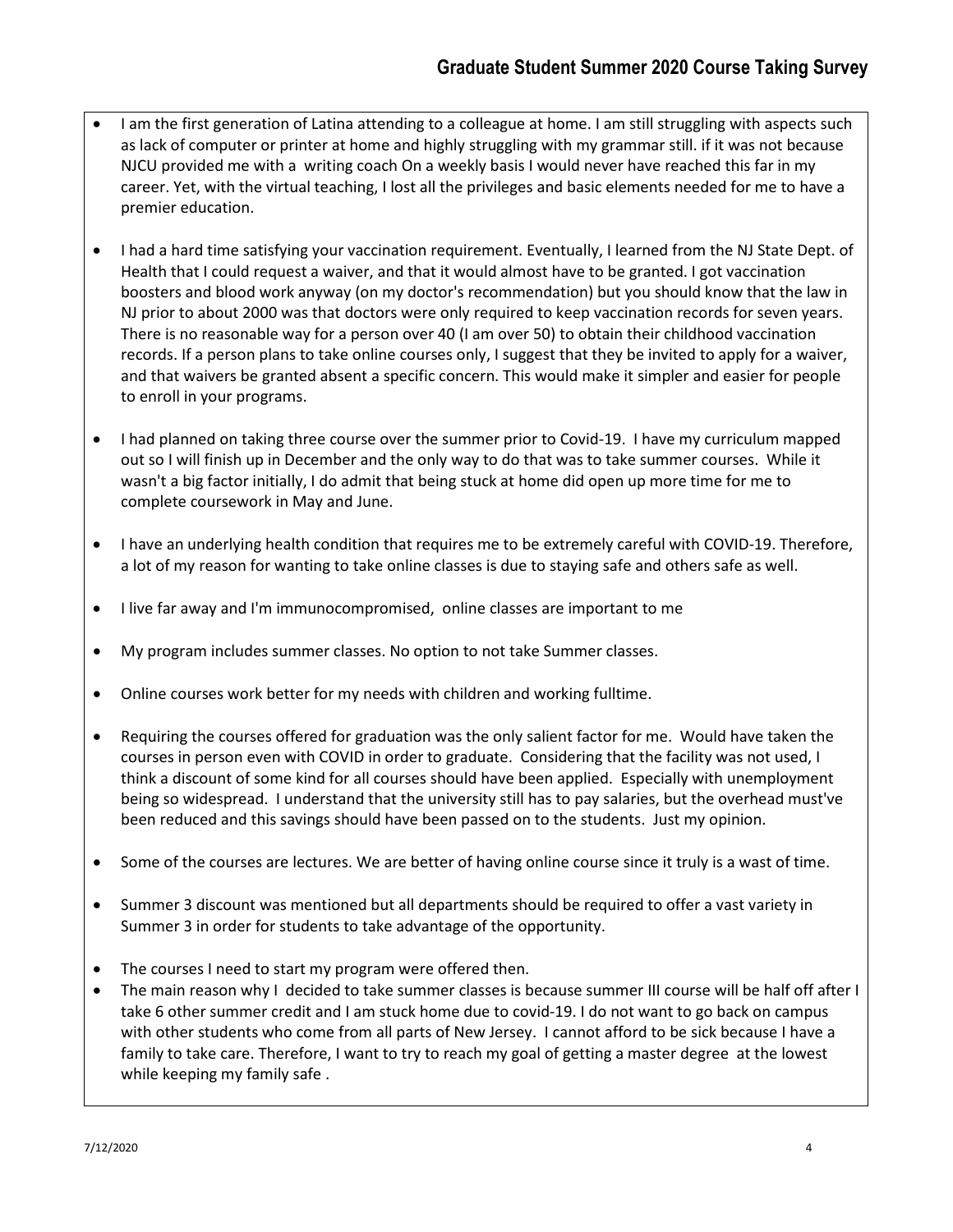- The program I am in leaves me no options.
- Tuition reimbursement from my district in gaining the edld supervisor certification. Very important to stay on track with the program outline.

### **Professional Studies**

- I wanted more time for my masters project in the spring of 2021 so I took the summer course to ensure I only had that project left in the spring
- My program of study, D.Sc. CSLMP, starts in July.

### Mode Preferences for Courses

Students were asked their preference regarding mode of instruction – face-to-face (F2F), blended, or online – for different types of courses and different terms.

|                                | Face-to-Face | <b>Blended</b> | <b>Dnline</b> | No Preference |
|--------------------------------|--------------|----------------|---------------|---------------|
| <b>Required Major Courses</b>  |              | ንን%            | 66%           |               |
| <b>Elective Courses</b>        |              | <b>4%</b>      | 73%           |               |
| <b>Fall Semester Courses</b>   |              |                |               |               |
| <b>Spring Semester Courses</b> |              |                |               |               |
| Winter Intersession Courses    |              |                | איז י         |               |
| <b>Summer Courses</b>          |              |                |               |               |

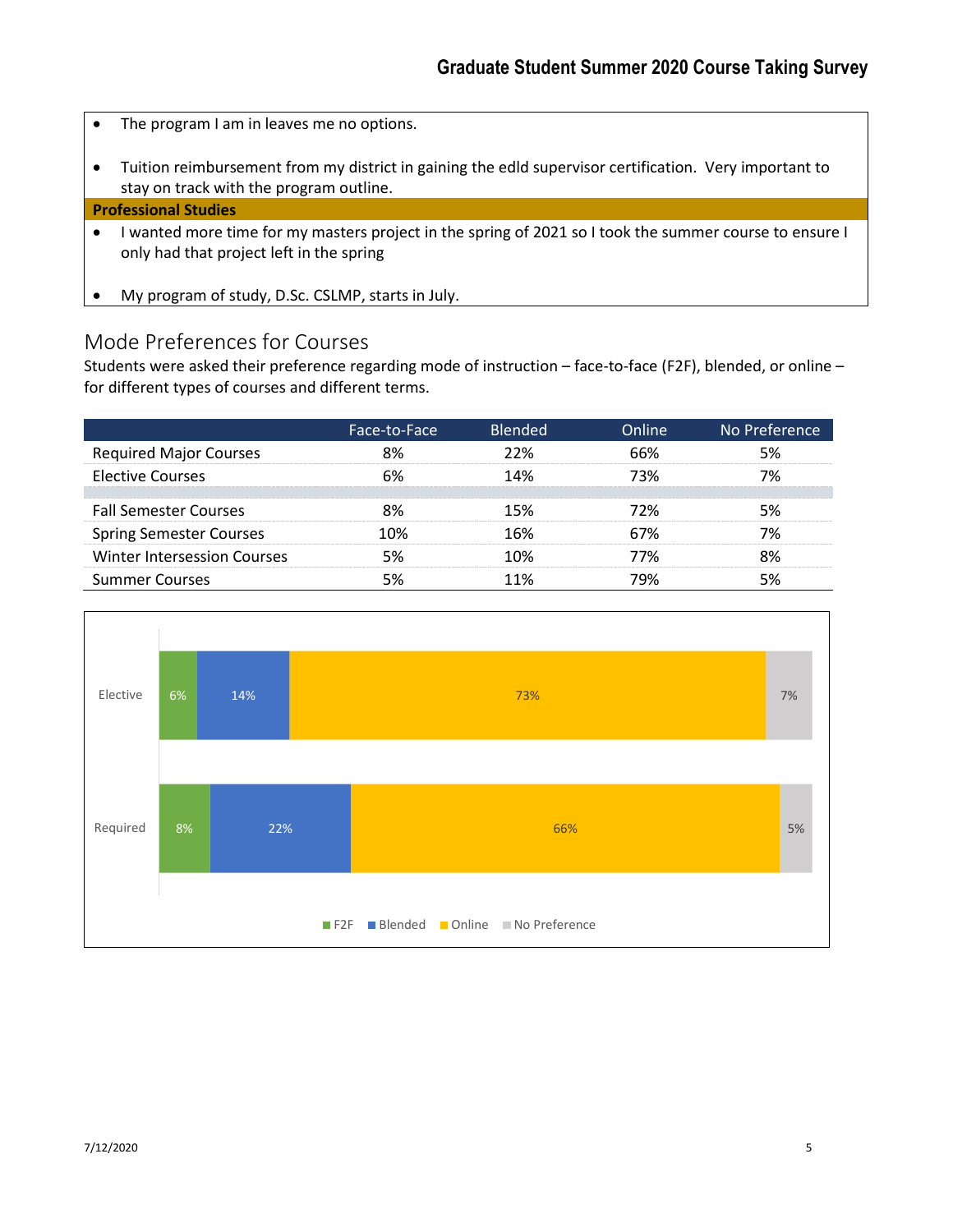

### Student Comments Regarding Mode of Instruction

# **Arts and Sciences**

• Online classes gave me the flexibility to attend a session at home, via zoom. The session was recorded and I was able to reference to it when needed. The online session also allowed me the flexibility of continuing to work from home and do online school.

### **Business**

- Due to COVID19 I prefer to be the least exposed, so I prefer online or blended courses where face to face interaction is limited but still accessible.
- I prefer face to face because I feel it keeps me focused and on a timeline somewhat better than online. I enjoy the interaction with students and faculty, and still fee online only degrees come with a stigma.
- I prefer online courses for Fall 2020. Since the Covid-19 has not been solved. Face-to-face course is not safe. I am a student at MBA program, most of my classmates come to class after work. It is very dangerous if we meet together at classroom. Hence, I highly recommend we have online courses for Fall 2020.
- I would prefer face-to-face course on top of online but due to COVID-19 i am taking summer-II course just don't want to hold my graduate. I would like to take online course if i don't have option for face-to-face.
- Online with the teacher actually present at the moment would be a cool thing to ass
- Sometime live lecture not stable while taking online class
- Still scare with this virus to take face to face class

### **Education**

- All classes in my program are offered ONLY online; no preference allowed.
- Blended, but not in person, are a great help with the discussion of assignments. Often assignments are not presented clearly and discussion about topics and expectations are helpful. Otherwise the instructor is not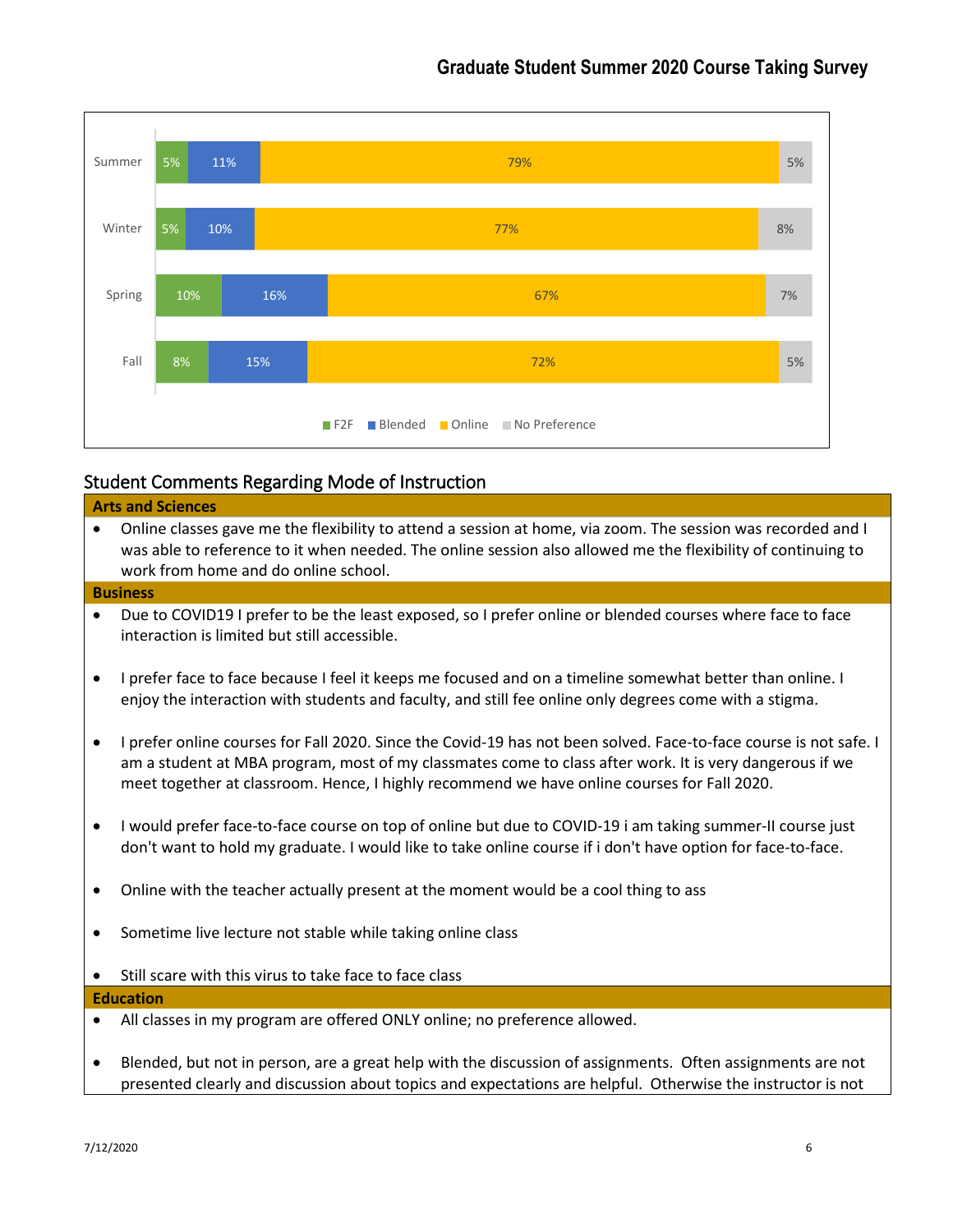present at all- it's just students learning on their own and completing assignments- what do we need the professor for other than grading?

- Having the ability to do online course has truly been a blessing. I'm worried about internships in the fall. I believe that only classes that NEED to meet in person should do so, otherwise it should be online.
- I can commit to more classes online since I live further away from Jersey City.
- I feel like online course should be cheaper because you have to teach yourself. Most professors are not even available to answer questions but NJCU charges more for online classes. What makes matter worst is that NJCU knows that many students who attend NJCU work during the day and have families at home. Yes, online course are more convenient for the working individual but why should it cost more. We are still learning the same information at the same or faster pace. Even more so, there should be a discount for people still teaching to get a education with everything going on. I am highly disappointed in NJCU and how students are trying but still have nothing to show for it. I am really considering withdrawing from NJCU all together. I feel like I either have to sacrifice my health , spending time with my family, or take away thousands of more dollars from my family to get a degree. Its just not fair or right. This summer during covid-19 we should be trying are best to help everyone!!!
- I feel more safe taking online classes, probably for the next semester as well which is the fall.
- I feel that having a family and balancing courses along with a career is very difficult. Having an option of online courses is more of a motivation because I make time to complete my work in a timely manner.
- I like the idea of blended it would allow us more time to get assignments done, and to work on our pase.
- I prefer face to face since I appreciate the physical interaction with my friends and teacher. I learn and appreciate more about my classes. I totally hate online classes and would dislike very much to take any of my fall classes online. I am a mother of four who works full time and comes to school, yet, coming to campus is my self-care. I just love the environment at the campus.
- I'm older (52) and returning to school for a certification. Literally the only thing that mattered to me was that everything be 100% online. I looked at other schools, and some were not entirely online. It was also important that Sachie was helpful and responsive when I was going through the application process--other schools that I approached were less amenable, especially with people working from home and not answering phones. I had it narrowed to three or four schools, and NJCU was the easiest for me to deal with.
- My program is online only and that is fine.
- Online classes give me the flexibility to work at my own pace. Often times like it's busy so I like to work ahead into the syllabus when I have time earlier in the semester and having the flexibility at peace of mind when times get stressful at work.
- Online courses allow for flexibility in completing coursework according to personal schedule.
- Online courses are preferred if they are planned to be online and make necessary accommodations to ensure the experience is as helpful and effective as face-to-face instruction.